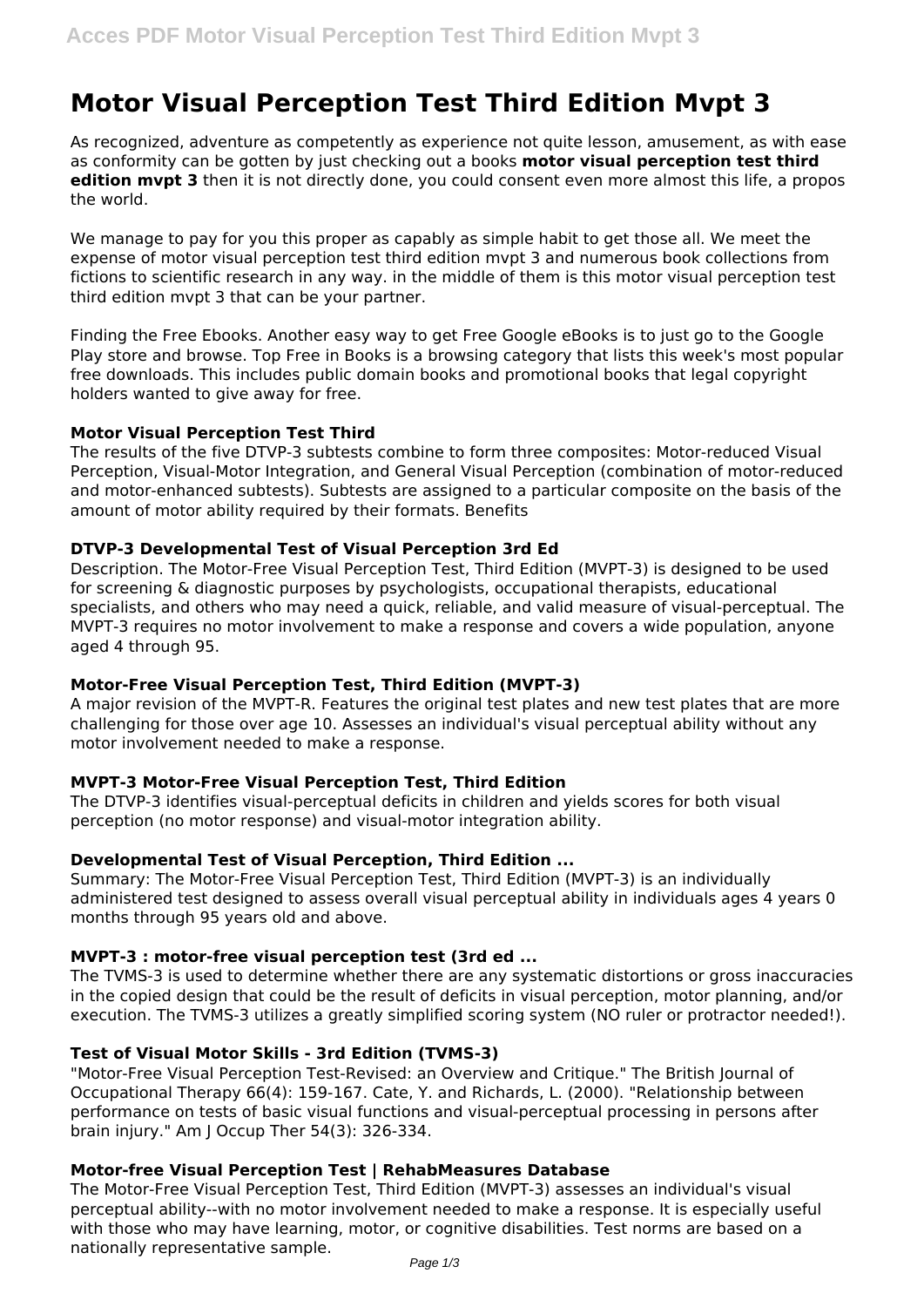## **Visual Perceptual & Visual Motor Evaluations | Irvine ...**

With its easy, motor-free response format, the MVPT-4 assesses visual perception and is especially helpful with those who may have learning, physical, or cognitive disabilities. This test can be used for screening, diagnosis, treatment planning, or research by educators, psychologists, occupational therapists, optometrists, and others who need a quick, accurate measure of visual–perceptual skills.

## **(MVPT-4) Motor-Free Visual Perception Test-4 | WPS**

The Motor-Free Visual Perception Test (MVPT) is a widely used, standardized test of visual perception. Unlike other typical visual perception measures, this measure is meant to assess visual perception independent of motor ability.

## **In Depth Review of the Motor-Free Visual Perception Test ...**

The TVPS-3 is an easy-to-use assessment to determine a child's visual perceptual strengths and weaknesses. Visual perception is an important ability that enables one to make sense out of what is seen (in contrast to visual acuity tests that determine just that something was seen by the individual). The TVPS-3 includes the following subtests:

## **(TVPS-3) Test of Visual-Perceptual Skills (non-motor ...**

Developmental Test of Visual Perception – 3rd Edition. Occupational Therapists will use these evaluations and assessments to discover what may be causing a child's visual perception challenges and then create goals and a plan of care based on those goals.

## **What is Visual Perception? | Growing Hands-On Kids**

The most recent revision of Marianne Frostig's popular Developmental Test of Visual Perception, the DTVP-3 offers a useful measure of visual perception and visual-motor integration skills in children.

## **Development Test of Visual Perception, 3rd Edition | PAR**

The Motor-Free Visual Perception Test, Third Edition (MVPT-3) is a 65-item test that is designed to assess overall visual perceptual ability without requiring the use of motor responses. According to the manual, the MVPT-3 is an alternative to commonly used measures of visual perception that require examin- ees to draw or copy figures.

## **Motor-Free Visual Perception Test, Third Edition [ 152 ]**

No motor involvement is needed to make a response, making the test particularly useful with those who have motor disabilities. The MVPT-4 is one of the most widely used visual-perceptual assessments for recertifying adult drivers after head injury or stroke.

## **Motor-Free Visual Perception Test - 4 (MVPT-4)**

One of the most common visual perceptual tests used by occupational therapists is the Motor Free Visual Perception Test (MVPT -4), developed by Colarusso and Hammill (2015), and is the only assessment available to test motor-free perceptual issues across the entire span of life (4-80+ years).

## **Visual Perception: What It Is and How to Test For It ...**

The Motor-Free Visual Perception Test: Third edition (MVPT-3; Colarusso & Hammill, 2003) purports to measure overall visual perceptual ability. Task responses require no motor ability, eliminating the effect of motor performance on the overall visual perception score.

## **ERIC - EJ805837 - Test Review: Colarusso, R. P., & Hammill ...**

The Motor-Free Visual Perception Test—Third and Fourth Editions (MVPT-3 and MVPT-4) are standardized assessments designed to measure overall visual perceptual ability by employing a multiple-choice format of simple black-and-white drawings as stimulus items and answer choices.

## **Motor-Free Visual Perception Test—Third and Fourth ...**

Motor Visual Perception Test for Children via. Printable Connect Dots s via. Art Drawing Practice s via. Art Drawing Practice s via. Art Drawing Practice s via. ... 14 Photos of Third Grade Worksheets On Animals. 15 Photos of Print 3 -Digit Addition Worksheets. 14 Photos of First Grade Noun Sort Worksheet.